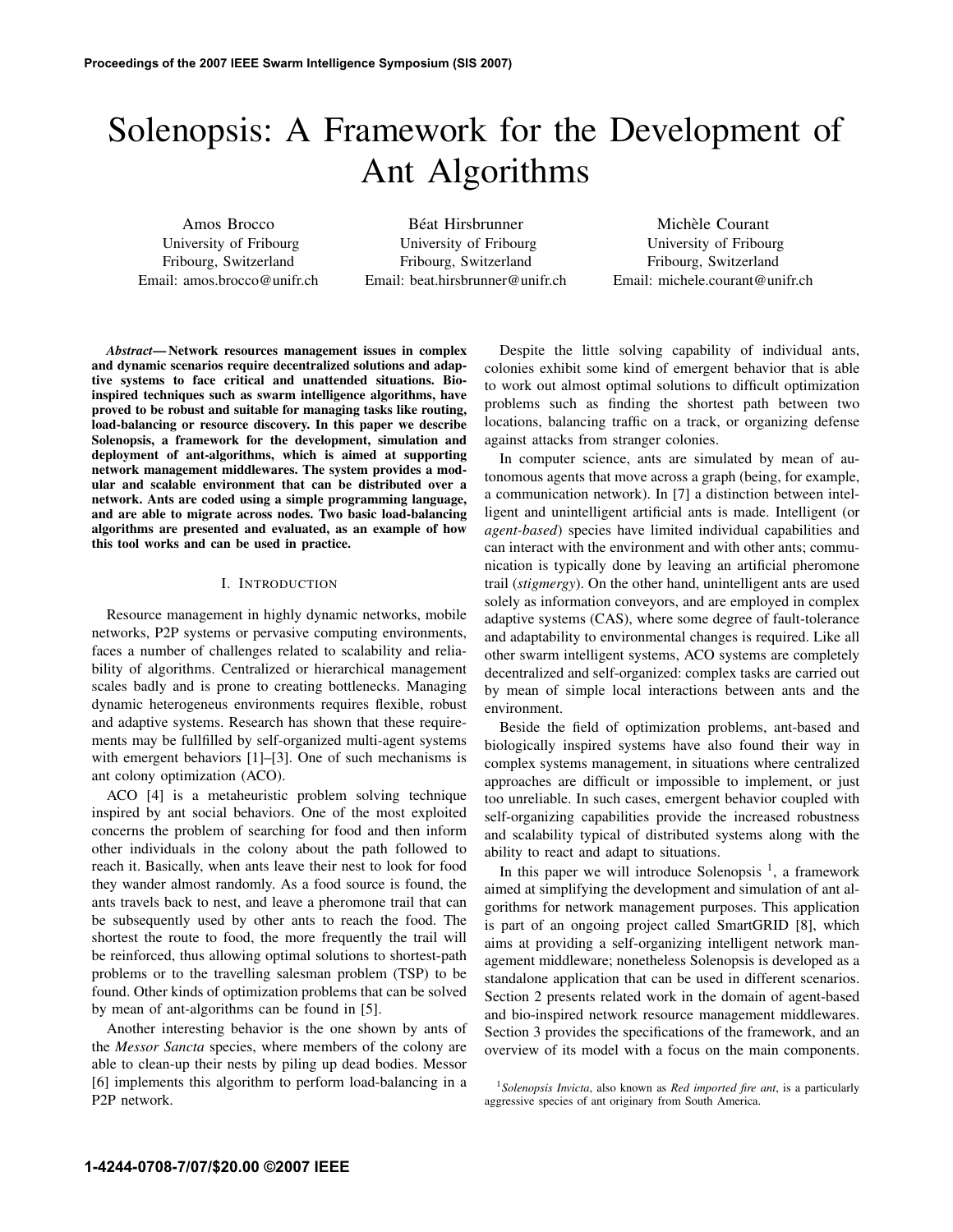Finally, section 4 describes the implementation and evaluation of two simple load balancing algorithm on our platform, as an illustration of its usage.

# II. RELATED WORK

Our research on resource management in using swarm intelligence algorithms is currently focused on three domains of application: routing, network load-balancing, and resource discovery. The routing problem, which can be viewed as an instance of the TSP, has been widely investigated, thus different solutions relying on ACO exists; examples can be found in [9] and [10]. The load-balancing problem concerns optimal resource allocation in computing networks, and is mainly solved by using variations of the Messor algorithm [6], [11]. For resource discovery using ant algorithms, an approach applied to P2P networks is presented in [12].

Because many algorithms rely on empirically found parameters, simulations and the capability of fine-tuning specific values play an important role in the research and evaluation of ant-based systems. To support development of ant algorithms some specific software platforms exist: examples are Swarm [13], MASS [14] and Anthill [7].

The Swarm Simulation System allows to model multiagent discrete simulations at different levels. The framework is object-oriented, with agents being objects. Agents can interact with each others, and the whole simulation can be synchronized. The platform itself offers different tools for algorithm profiling and data analysis.

The Multi-agent System Simulation Framework (MASS) allows accurate and controllable simulations. To ensure that results are reproducible, two simulation techniques are available: discrete time simulation and event-based simulation. Agents can sense the environment and perform a mixture of real and simulated activities.

Anthill is a Java framework that supports P2P application development. It provides runtime and simulation environments and it has been successfully used to implement the Messor load-balancing algorithm. The runtime environment is a middleware built on JXTA [15] that allows real-world deployment of applications, whereas the simulation environment allows local testing and evaluation of ant algorithms. Unfortunately the development of Anthill was stopped in year 2002.

The first two platforms aim at evaluating multi-agent coordination in distributed systems with total accuracy, by mean of a simulation environment; therefore their architecture is not well suited for real-world distributed dynamic environments. In contrast, the Anthill one is not only aimed at supporting the design and analysis of P2P systems, but at the implementation of such systems in real network environments as well.

To such an extent the Anthill framework is the most related to the work described in this paper, notwithstanding that some of the goals and the requirements are different, namely because our research is not focused on P2P networks optimization but on the study of ant-algorithms for general network management tasks.

Finally, some network middleware systems that exploit bioinspired algorithms already exist: examples can be found in EcoMobile [16] and ARMS [17].

The EcoMobile framework has been developed in our research group, in order to provide active management for optical networks. EcoMobile approaches the problem of network resource management by using an ecosystem of mobile agents and task-objects (software entities executing a computational task). Agents perform navigational and coordination activities, whereas task-objects themselves exhibit the operational behavior. The way agents and task-objects collaborate for the management of the system is bio-inspired: while the former wander around, the latter may attach to them to be carried away.

The ARMS platform is an agent-based management middleware that implements the Messor algorithm to balance load between nodes [18]. Self-organization is achieved by mean of unintelligent ants that dispatch information between agents; thus ants just act as information conveyors.

# III. SOLENOPSIS FRAMEWORK

In this section the Solenopsis framework is discussed. First, the requirements and design goals are presented. Then an overview of the framework is provided, followed by an in depth discussion of its components.

#### *A. Design goals*

Solenopis has been developed with the goal of being easy to deploy and extend. The main idea that drives this project is to provide a customizable software to simplify the development and the analysis of ant-algorithms. The required features can be divided in two groups: low-level and high-level requirements.

Low-level requirements focus on the internal details of the framework: a clean and simple object-oriented design, a distributed and multi-platform architecture, scalability and modularity.

On the other hand, high-level needs concentrate on the bare features that should be made available to the programmer when developing ant-algorithms: capability of transparently migrating ants from one node of the distributed network to another, communication facilities between ants and access to external resources.

#### *B. Solenopsis model*

Figure 1 gives an overview of the framework. Solenopsis software is distributed over a network of nodes. On each node a daemon manages one or more virtual machines, each one executing an ant-algorithm. As the virtual machine is kept simple by design, it offers only basic types management, delegating all high-level requirements to dynamic service libraries installed on the node. Such services include migration, communication, environment perception and logging facilities. Ants can access these services by mean of function calls. Virtual machines are created and destroyed dynamically: as soon as an ant tries to migrate to a node, a new virtual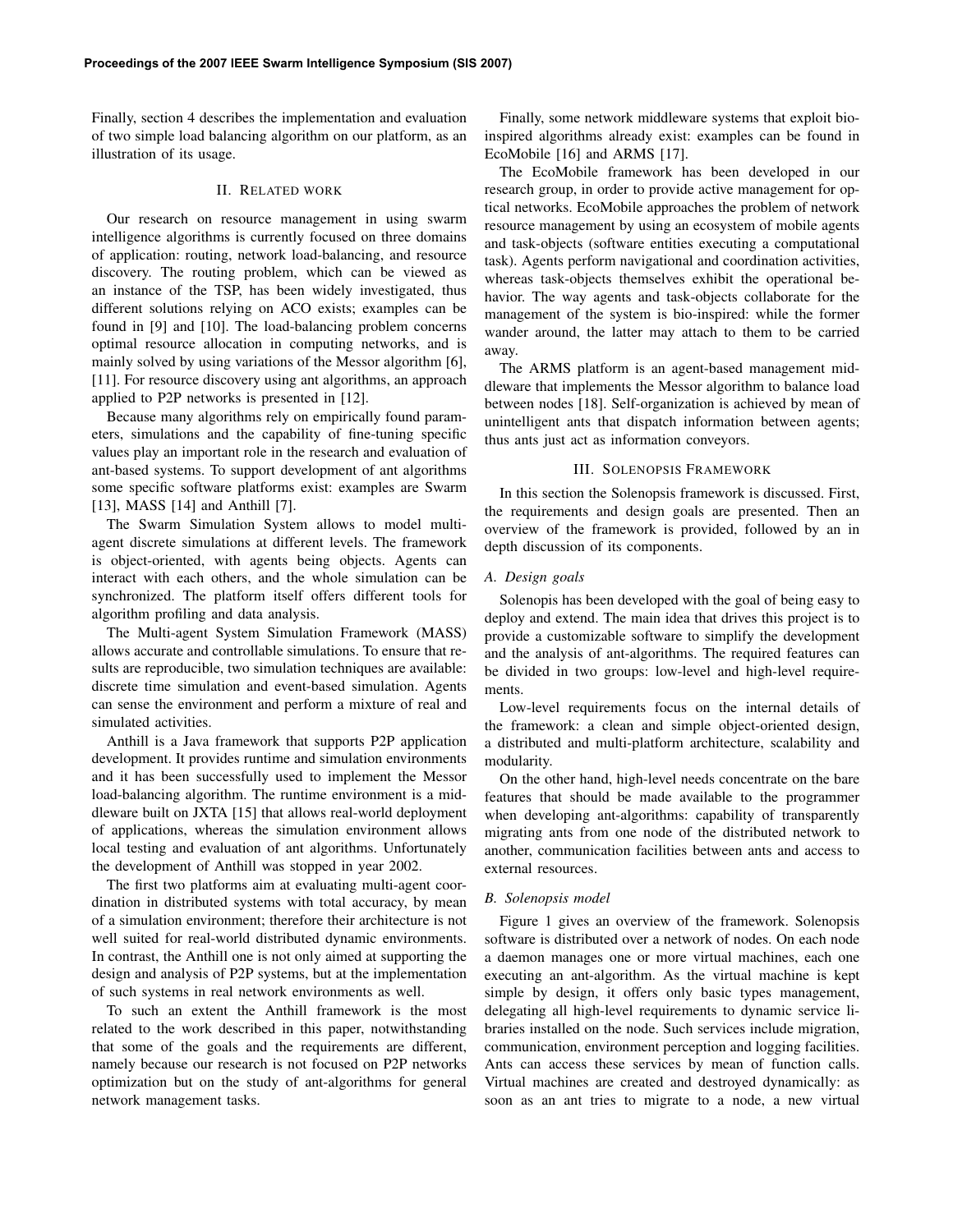machine is allocated and bound with the available services. For simulation and analysis purposes many daemons can be run on the same node, in order to ease collection of results. Unlike other frameworks, Solenopsis does not impose a specific communication layer, and can rely on custom developed network services.

The current implementations of the compiler and the virtual machine are made in Java.



Fig. 1. Solenopsis Model and migration steps: (1) Incoming migration demand (2) Request for a new virtual-machine (3) Runtime status reestablished, execution resumed (4) Call to Migration service (5) Serialization of ant state and outgoing migration

## *C. Ants*

Ants can be developed in a Lisp-like language then compiled to byte-code. The latter is then encoded to a platform independent Unicode string, which can be interpreted by the virtual-machine. The ant programming language uses the same syntax as Lisp, but also adds some constructs typical of imperative languages, such as set! (to change the value of a variable), begin (to define procedural blocks) and while/for loops. Examples of code can be found below.

Ants are typically generated by services running on a node, either in response to changes in environmental conditions or to user's requests. By mean of services available on a node, ants may have the ability to move to other nodes, to collect information about the network, to communicate with other ants (either directly or through stigmergy), or to perform specific actions such as updating routing tables.

The algorithm describing the behavior of the ant as well as its runtime status are encapsulated in the ant itself. This allows loading, executing and migrating different ant species in the system. Additionally, as the evaluation and the deployment environment are the same, there is no need to re-implement algorithms.

As the byte-code is interpreted by a VM, ants are sandboxed and the whole execution environment is protected; overall security is increased because only services made available by the node can be accessed.

## *D. Virtual Machine*

The VM bytecode is stack-based and fully interpreted by the virtual-machine. There is support for some basic types such as *number* (integer and float), *string*, *list*, *dictionary*, *lambda*, and *nil* (the only type whose semantic value is the boolean *False*); functions to manipulate these types are available as built-in. Additionally a *blob* type is present, and typically allows exchanging data between services without using basic types. Currently 19 stack operators are available:

- LOAD: Loads a variable on the stack.
- STORE: Stores the value on the top of the stack in a variable.
- SET: Assigns the value on the top of the stack to a variable.
- CONST: Loads a constant value (number or string) on the stack.
- JUMP: Jumps to a relative offset in the byte-code.
- FJUMP: Jumps if the top of the stack is *nil*.
- TJUMP: Jumps if the top of the stack is not *nil*.
- IFCALL: Calls an internal function.
- EFCALL: Calls an external function (service).
- IPCALL: Calls an internal procedure.
- EPCALL: Calls an external procedure (service).
- BIND: Binds the n-topmost values of the stack with the given variables.
- RETURN: Returns from an internal function or procedure call.
- DROP. Drops a stack frame (used when returning from an internal call).
- END: Terminates the execution.
- LAMBDA: Defines a new lambda object.
- LFCALL: Calls a lambda function.
- LPCALL: Calls a lambda procedure.
- SYNC: Synchronizes with other ants.

The VM executes only single-threaded code, and is neither aimed at supporting object-oriented programming nor purely functional programming (despite the programming language being inspired by Lisp). The type-system is dynamic: variable type is completely determined at execution. As there is no concept of pointers or references to data, variables are always passed by-value. Finally, there is full support for recursive calls and local variables.

A drawback of keeping the VM small is that built-in functions are too simplistic and barely sufficient for real ant-algorithms development. To overcome this limitation, the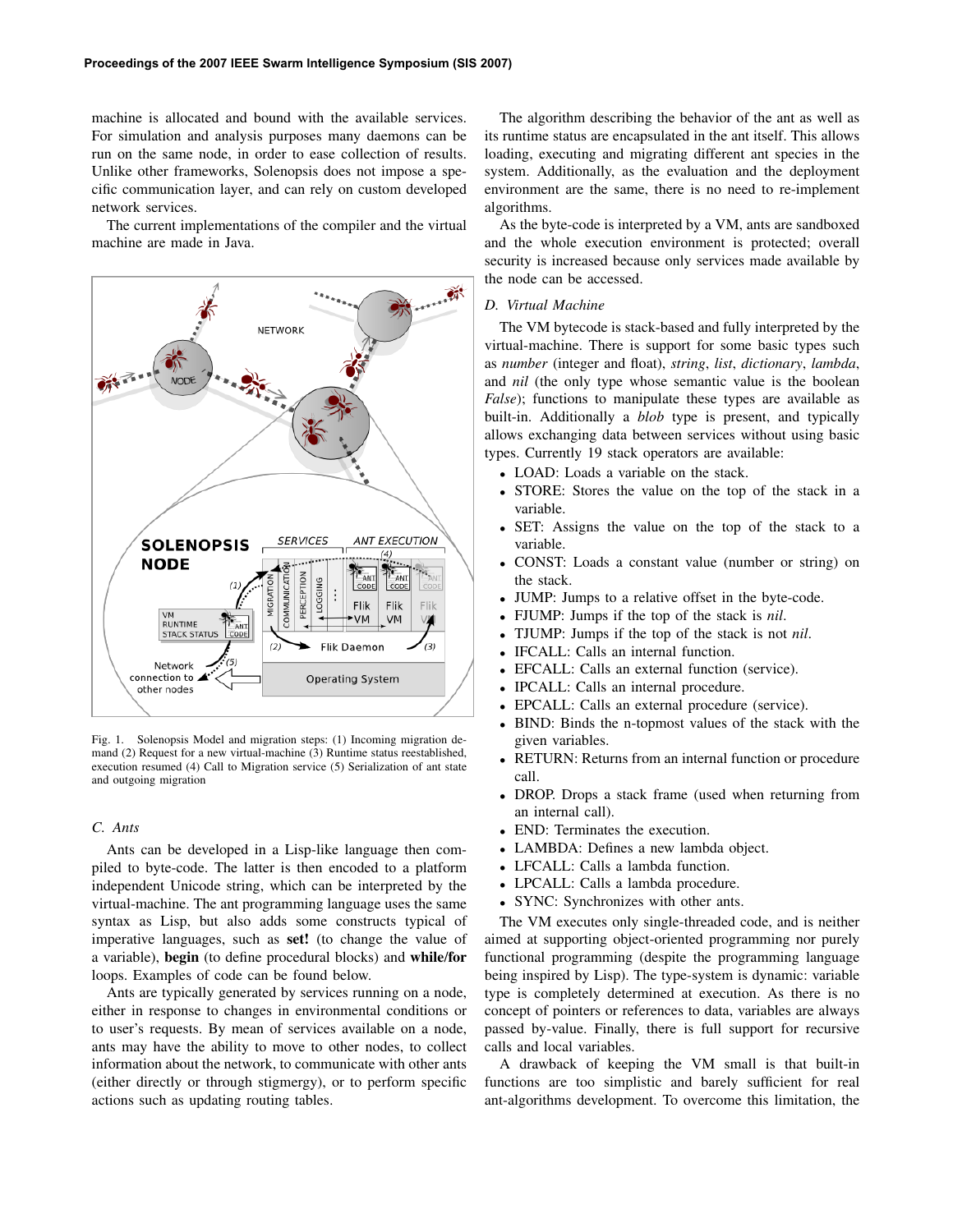execution of additional functions is delegated to external services bound to the VM: in the current implementation each service consists of one or more Java classes that are dynamically loaded by the daemon. Each class provides a function that can be invoked from the ant's code by mean of an identifier: the daemon is responsible for mapping function identifiers with the corresponding object. An advantage of such a design is the possibility to extend and customize the framework without modifying the core components. Currently, plugging-in or removing services is simply a matter of copying or deleting the service classes from a directory.

Services can implement side-effects such as moving the ant to another node or changing some values in a local database: to provide such functionality, each service has full access to the virtual machine and its execution state. Additionally the virtual machine allows deserializing and serializing of its whole state from and to an Unicode string representation, which is essential for allowing strong migration of ants. The aim of serializing to a string instead of binary data is improving portability by allowing re-implementation of the virtual machine in other languages.

## *E. Services*

Services available on a node are essentials for the development of ant-algorithms, and deserve a more detailed description. Services can be called in the ant code as if they where internal functions, but at byte-code level they need to be referenced explicitly. In the following subsections the main services will be discussed, with a focus on the two most important ones: migration and perception.

*1) Migration:* The migration service allows moving a running ant from one node to another, thus performing a strong migration. This service exports two functions: migration::migrate and migration::fork. The first one sends an ant to a given target node, the latter forks the ant so that a new ant is executed on a remote node whereas the caller ant continues its execution on the local node. An example of these services is given in Figure 2.

```
(if (migration::migrate target)
  <code executed on the target node>
else
  <code executed if migration failed>)
(if (migration::fork target)
  <code executed on the target node>
else
  <code executed on the local node>)
```
#### Fig. 2. Migration and forking

The migration service is also responsible for managing incoming migration requests, instantiate a new VM object and use it to restore ant execution. The migration process (incoming and outgoing) is depicted in Figure 1  $(1)-(5)$ :

(1) An incoming requests is received by a server run by the local migration service. This server is executed upon initialization of the service, and listens on a socket for incoming migration requests.

- (2) The migration service asks the local daemon for a new VM object.
- (3) The VM state is restored and the virtual-machine is set running.
- (4) As the ant calls the migrate or fork function, the VM state is serialized by the migration service.
- (5) Ant execution state is transmitted to the target node.

The migration and forking functions return a value representing the node where the execution is resumed: the ant knows if the migration succeeded by checking that value.

*2) Perception:* The perception service allows an ant to interact with the environment, by reading and writing *(key,value)* tuples. Typically it is possible to get information about the current node, such as its network address or its neighbors. Tuples are identified by their *key*, represented by a string, but associated values can be any VM recognized type. Four functions are available for this service: perception::getEnvProperty (to read an environment property), perception::hasEnvProperty (to check if a given property is defined in the environment), perception::setEnvProperty (to define or modify an environment property) and perception::removeEnvProperty (to remove a property). All information must be persistent and accessible from outside the node, and is typically stored in a database local to each node. Figure 3 shows how to read the current node identifier.

(perception::getEnvProperty "node.id") (perception::setEnvProperty "ping" 143)



*3) Communication:* Ants communicate in an indirect way, by mean of a blackboard. Ants can store and retrieve values stored in the local node by mean of a key, which is matched using regular expressions. Information published on the blackboard is non persistent, thus it is lost in the event of a node crash.

*4) Logging:* The logging service allows ants to log events that can be retrieved by the user. Beside its debugging purpose, logging can also be used to track ants location in the network.

*5) Other services:* Additional services consisting of synchronization, mathematical or random functions are also available. Synchronization routines allow discrete-time simulations and a deterministic behavior from one simulation to the next. Synchronization methods are available both for local simulations and in a distributed environment (using a central server). By mean of random functions it is also possible to introduce non-deterministic behaviors which are typically required when implementing random wandering of ants in the network. Finally, mathematical functions can be used for statistical analysis, or for other kind of intensive calculations that would be too slow or just impractical to implement directly in ant code.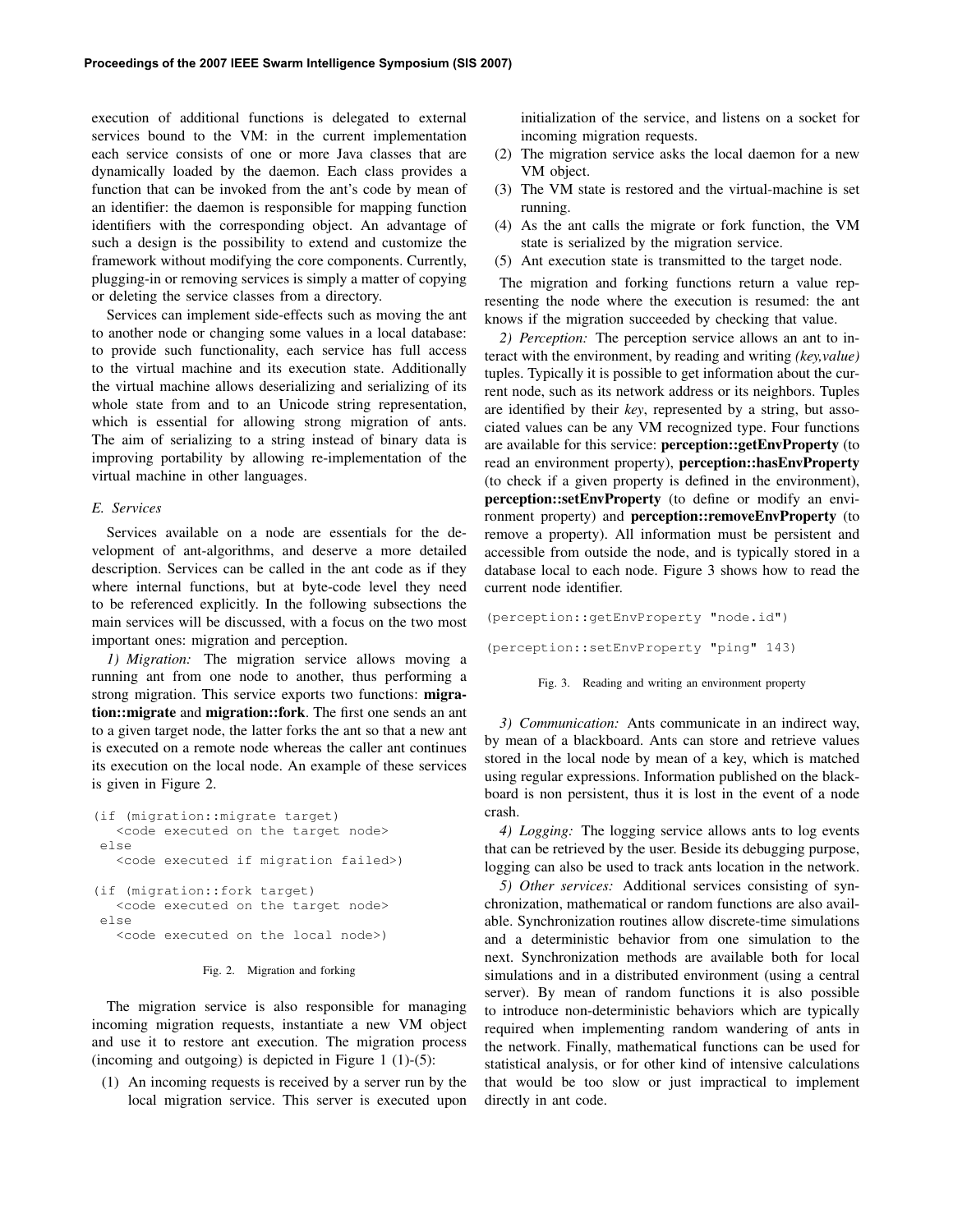# IV. CASE STUDY

As an example of usage of this framework, this section presents the implementation and the simulation of loadbalancing algorithms inspired by Messor [6]. In the first part, some background information about the Messor ant algorithm is given. In the second and third parts, details of the implementation of two algorithms are discussed. In the fourth and fifth parts, some information about the simulation environment is given. Finally simulations results and a performance evaluation is provided.

## *A. Messor ant algorithm*

The Messor load-balancing algorithm, in all its variations, is inspired by the behavior of ants of the *Messor Sancta* species. It has been observed that ants group objects in their surroundings in order to clean-up their nest. This behavior was simulated successfully with artificial ants, and has been resumed to the following three rules [19]:

- (i) Wander around randomly, until finding an object.
- (ii) If an object is being carried, drop it and continue wandering.
- (iii) If nothing is being carried, pick up the object and continue wandering.

To solve the load-balancing problem, these rules are actually reversed. Objects are the jobs assigned to a node, and the goal is to move jobs around between nodes to equalize the load. Instead of piling objects together, the objective of the ant is to scatter them around:

- (i) Wander around randomly, until finding an overloaded node.
- (ii) When an overloaded node is encountered, pick it up its jobs and continue wandering.
- (iii) When no more overloaded nodes are encountered, drop the carried jobs.

#### *B. First algorithm*

The first algorithm is a straightforward implementation of the Messor rules described above; the actual code is summarized in Figure 4 (for space reasons some functions have been omitted).

Ant life is divided in two phases: an exploration phase and a balancing phase. In the first one, the ant wanders randomly in the network, collecting information about nodes load. In the second phase the ant performs a load balancing between the most and least loaded nodes found.

When an ant is created, global variables are instanced and the \_\_body\_\_ procedure is invoked. The body of an ant is typically coded as an infinite loop that repeats the algorithm until a termination function is called. This algorithms requires six global variables to be defined: MAXSTEPS is an integer defining the maximum number of wandering steps allowed before switching the state. To store the current state, the currentState integer is used: 0 for *SearchMin*, 1 for *SearchMax*. Variables maxLoadId and minLoadId are used to store the identifiers of the nodes with maximum, respectively minimun, load found; maxLoad and minLoad record their values. These last four variables are initialized to the values found on the node where the ant is created.

```
(define MAXSTEPS n)
(define currentState 0)
(define maxLoadId (perception::getEnvProperty
                  "node.id"))
(define minLoadId maxLoadId)
(define maxLoad (perception::getEnvProperty
                "node.load"))
(define minLoad maxLoad)
(define (__body__)
```

```
(let ((steps 0)
     (target nil))
  (while 1 (begin
    (set! steps (+ steps 1))
    (updateLoad)
    (if (>= steps MAXSTEPS) (switchState))
    (set! target (getRandomElement
          (perception::getEnvProperty
          "node.neighbors")))
    (migration::migrate target)))))
```


Beside global variables, some local variables are also defined in the body: steps (to count the actual wandering steps) and target (used to store the destination of a migration). As the algorithm begins, the ant is in the *SearchMin* state. At each loop the number of steps is incremented: when the MAXSTEPS value is reached the state is switched.

Depending on the current state, the updateLoad function is used to update the maximum or minimum load found, along with the associated node identifier. In other words, the goal of the *SearchMin* state is to find the least loaded node, whereas the *SearchMax* state looks for the most loaded node.

The algorithm determines the node where to migrate by randomly selecting a node from the neighbors list. A migration then takes place, and the following loop is actually executed on the target node.

Upon switching from the *SearchMin* to the *SearchMax* state, the ant resets the step count and continues wandering for MAXSTEPS steps. When switching back to the *SearchMin* state, a balancing is made between the node with the maximum load found, and the one with the minimum load. The ant then dies.

Two major constraints are set on this first algorithm. The first is the mandatory number of steps to perform in each state: this value must be defined beforehand, and determines the length of the exploration phase of the ant. The second is the limited life of the ant: as soon as the balancing is done, the ant is killed by the system.

## *C. Second algorithm*

The second algorithm introduces two modifications to the first one: forking and anticipated balancing.

The idea behind forking is to generate additional ants in extreme load situations. Each ant keeps a mean of the loads encountered in its wandering: when this value exceeds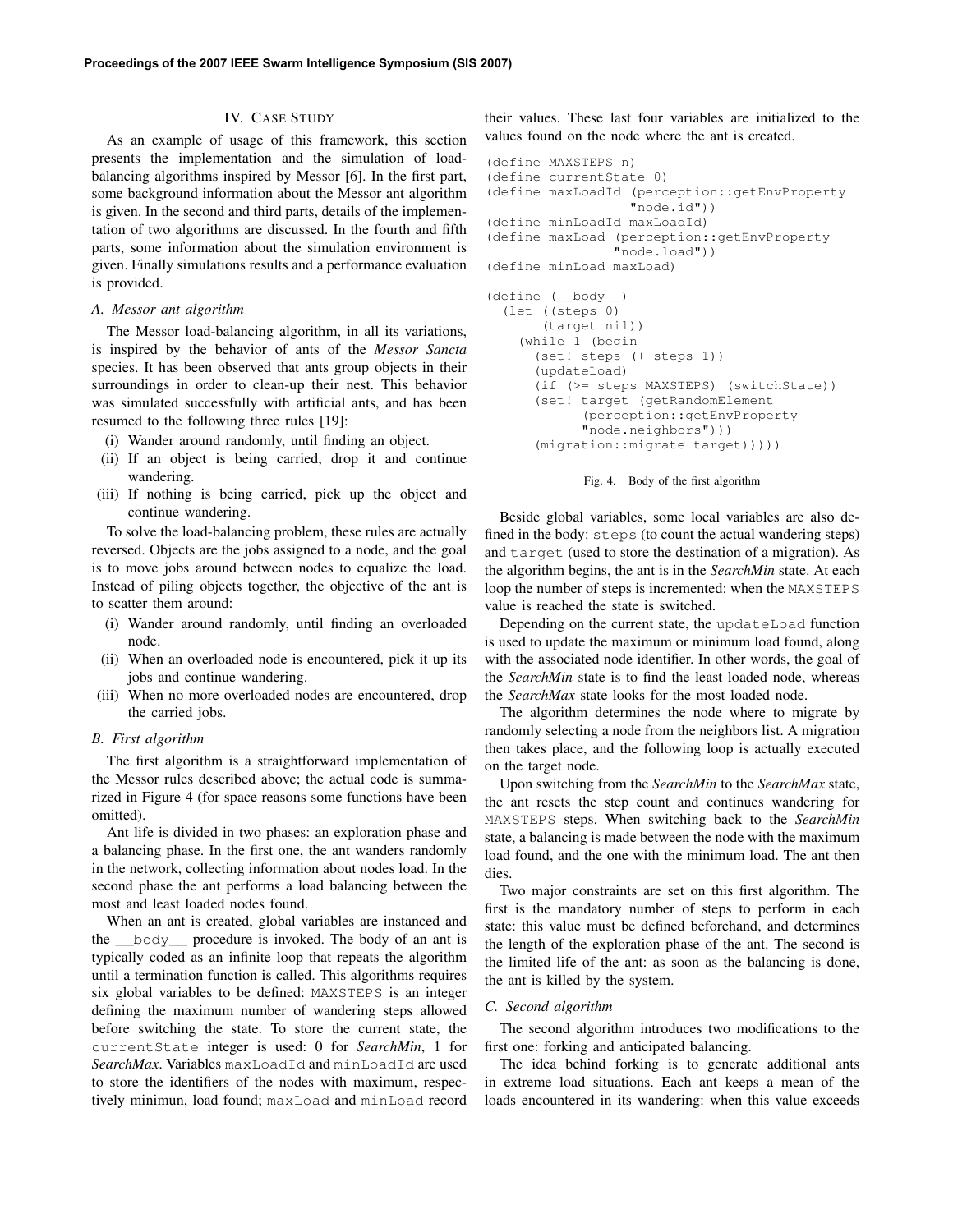a certain threshold, the ant performs a fork instead of a migration. A fork results in two ants being alive: one on the current node and an exact copy on the target node. To avoid generation of too much ants by consecutive forks, after each fork the load mean on both ants is simply halved<sup>2</sup>. To implement this behavior, the migration call in the body is replaced by a call to the move function (shown in Figure 5). The loadMean variable is used to choose between migration or forking.

```
(define (move target)
   (if (> loadMean LOADMEANTHRESHOLD) (begin
        (set! loadMean (/ loadMean 2))
        (migration::fork target)
   ) else (begin
        (migration::migrate target)
       )))
```
Fig. 5. Fork

The second improvement, shown in Figure 6, is anticipated balancing. Small changes in the \_\_body\_\_ function allows an ant to perform balancing of two nodes aforetime if some conditions are met. Balancing two nodes beforehand is permitted when the mean loads of the nodes traversed and the load on the current node are below a given threshold.

```
(updateLoad)
(if (and (= currentState 0)
(< loadMean 30)
(< (perception::getEnvProperty "node.load") 30))
(begin
   (balancing::balance maxLoadId
     (perception::getEnvProperty "node.id"))
   (migration::kill)))
(if (>= steps MAXSTEPS) (switchState))
...
```
#### Fig. 6. Anticipated balancing

The load on the current node is balanced with the most loaded node found in the past cycles; balancing is followed by a call to migration::kill, which results in the death of the ant. This algorithm shifts some control over the population from the system to the ant: the colony itself can expand or shrink without supervision.

#### *D. Hardware and software platform*

...

Algorithms have been tested on a dual AMD Opteron Processor 252 server, equipped with 4GB memory. Simulations of multiple nodes have been done locally to make use of the synchronization service without incurring too much network overhead. For storage and logging purposes, an additional MySQL database server with similar hardware characteristics has been used. The operating system of choice has been GNU/Linux Debian Sarge 3.1r1, with kernel 2.6.8, compiled

for AMD64 with symmetric multiprocessing support. The Java runtime environment is Java2 SE 1.5 from Sun Microsystems.

# *E. Memory footprint*

The approximate static memory footprint is 1 MByte for the bare simulation environment, 10 KBytes for each virtual node/daemon, 75 KBytes for each new virtual machine created on a virtual node, and 75 KBytes for basic services (which can be shared across local daemons during simulations). Dynamic memory usage depends on the number of ants and their code size (an ant being typically 3 KBytes for the considered algorithms).

## *F. Simulation methodology*

To evaluate both algorithms, a two-dimensional torus network topology has been chosen.

In a first run, the network is composed of 400 nodes, with random loads uniformly distributed between 0 and 100 jobs. For a second run a network of 100 nodes is used; in this case, a single node is initially loaded with 2500 jobs.

In both experiments, a node is considered as overloaded when it carries more than 70 jobs; the node load is checked every 25 iterations, and on each overloaded node a new ant is generated. The simulation has been conducted in discrete time using a global synchronization between all nodes: each iteration corresponds to a cycle of the algorithm body followed by a migration. Additional parameters used for these simulations are:

- MAXSTEPS set to 10.
- Forking if load mean is greater than or equal to 80 jobs per node.
- Anticipatory balancing if the load mean and the actual load are both lesser than 30 jobs.

As the upper limit of the number of steps performed by the ant in both algorithms is 20, regenerating a new population every 25 iterations (thus leaving a death phase between generations) was done for visualization reasons.

The goal of both algorithms in both runs is to remove the overload by attaining a load of 70 jobs on each node.

#### *G. Performance evaluation*

Figures 7 to 10 show the results for the two runs; depicted are the evolution of the global overload (grey area), the number of overloaded nodes (black line), the number of balancings (dotted histogram), and that of migrations (thin grey line) with respect to iterations (x-axis). The size of the population is not depicted because it corresponds to the number of migrations, as at each iteration one ant performs exactly one migration.

In the first run, the first algorithm (Figure 7) spends the first 20 iterations exploring the network, finally balancing the loads. A new generation of ants is generated by the system only at the 25th iteration, and the global overload is canceled after 98 iterations. Also, the number of migrations equals the number of nodes currently overloaded.

The second algorithm (Figure 8) quickly decreases the overall overload by exploiting its anticipated balancing capability.

<sup>2</sup>Another way to avoid explosion in ant population is to act upon the forking threshold.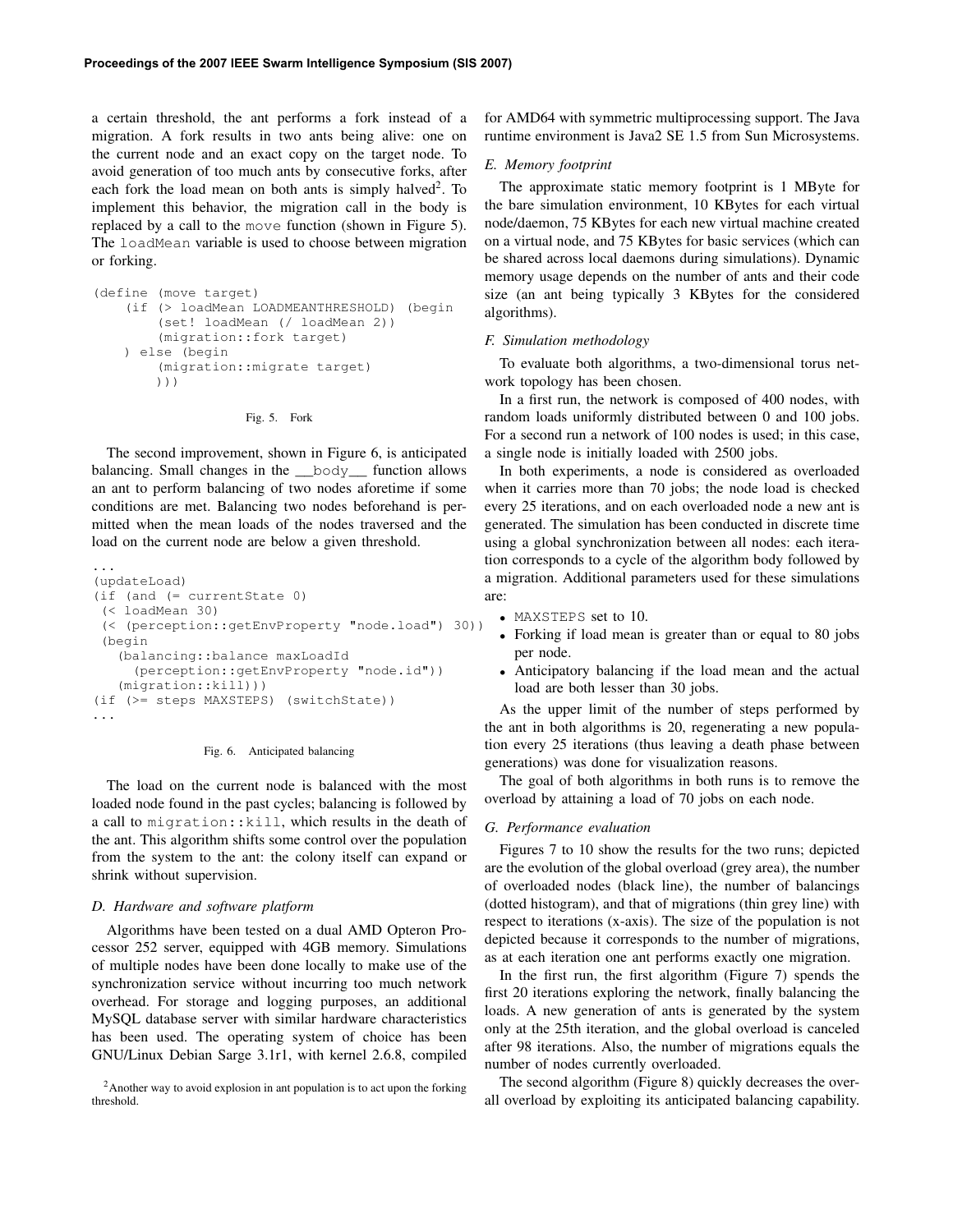The fact that network load is randomized at the beginning, provides good situations for anticipated balancing. Forking increases the ant colony size in regions of higher load; newer ants are able to better balance these regions without waiting for a new colony to be generated by the system. It is interesting to note that the number of migrations no longer corresponds to the number of overloaded nodes.

Comparing the two algorithms, the second one clearly performs better, and roughly takes 30 less iterations than the first one to completely eliminate the overload.

400 Nodes 1000 1600 Global Overload # Overloaded Nodes # Nodes, # Balancings, # Migrations 1400 # Balancings # Migrations 1200 100 Global Overload 1000 800 600  $10$ 400 200 0  $\overline{\phantom{a}}$  $\pmb{0}$  $10$ 20 30 40 50 60 70 80  $90\,$ 100 # Iterations

Fig. 7. First algorithm, first run (random loads)



Fig. 8. Second algorithm (fork, anticipated balancing), first run (random loads)

In the second run, the first algorithm (Figure 9) struggles to get a sufficient population of ants being able to minimize the global overload. Given that free nodes are available near the loaded one, ants are forced into exploring the network until the 20th iteration. The system must then wait 5 iterations until a new generation is created.

The second algorithm (Figure 10) is able to generate many ants in the first iterations, with forking taking place in the neighborhood of the only loaded node.

For both algorithms, as soon as ants reach new parts of the network, free nodes are found and the load is then quickly balanced. Nevertheless, the second algorithm still has an edge over the first one, and manages to eliminate the overload with half iterations.

As we were expecting, Solenopsis behaves such that in both runs the second algorithm is able to balance the network with fewer iterations.



Fig. 9. First algorithm, second run (single node initially loaded)



Fig. 10. Second algorithm (fork, anticipated balancing), second run (single node initially loaded)

Despite showing an improvement in the performance of both runs, forking also has a major drawback that could limit its implementation outside simulations: in high load situations, the size of the population grows almost exponentially. As the number of migrations is proportional to the number of ants, network congestion problems could arise. Increasing the threshold required for forking or upperbounding the number of forks that an ant can perform during its life cycle could probably limit this effect. On the other hand, in the first algorithm the number of ants is proportional to the number